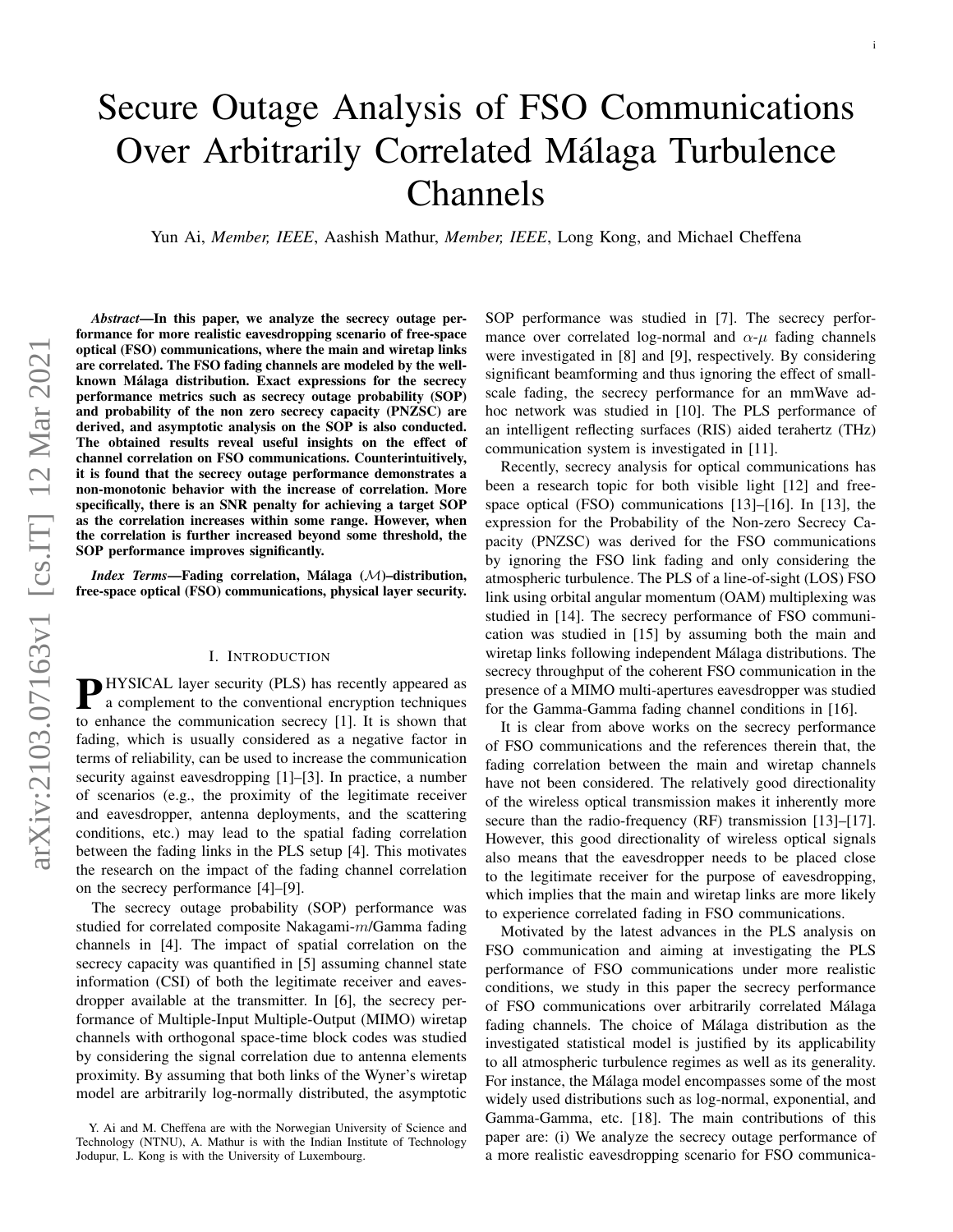

Fig. 1: Investigated PLS scenario for FSO communications.

tions, where the main and wiretap links are correlated; (ii) The effects of correlation on SOP and PNZSC are evaluated, which demonstrates that correlation can potentially be utilized for SOP performance enhancement; (iii) Different from previous works on secrecy analysis of FSO communications assuming independent fading conditions [13]–[15], we derive exact expression for SOP rather than lower bound of SOP. The lower bounds of SOP are tight only in some cases [17]; and (iv) The diversity analysis is conducted and useful insights on asymptotic slope of the SOP curve is obtained.

*Notations*:  $[x]^+$  = max $(x, 0)$ ,  $\Gamma(\cdot)$  is the Gamma function [19, p. 759].  $G_{p,q}^{m,n}(\cdot)$  is the Meijer G-function [19, Eq. (8.2)],  $U(\cdot, \cdot, \cdot)$  is the Kummer hypergeometric function [19, p. 793], and  $_pF_q(\cdot; \cdot; \cdot)$  is the hypergeometric function [19, p. 333].

# II. CHANNEL AND SYSTEM MODELS

In this paper, we consider an intensity modulation/direct detection (IM/DD) based FSO system. The fading behaviors of the FSO links are characterized by the generalized Málaga model, which takes into account three components: the LOS component  $L_S$ , the component  $L_S^C$  that is coupled to  $L_S$ and quasi-forward scattered by the eddies on the propagation axis, and the component  $L_S^G$  resulting from the energy that is scattered by off-axis eddies [20].

The studied classic Wyner's wiretap model under passive eavesdropping is illustrated in Fig. 1. The legitimate source *S* transmits signals to the legitimate destination node *D* over the main channel. The eavesdropper *E* attempts to intercept the information by decoding its received signal from the wiretap channel. The main and wiretap channels follow Málaga fading and are assumed to be arbitrarily correlated due to close proximity of the nodes *D* and *E* or similarity of the scatterers around them. Moreover, we assume that both channels undergo ergodic block fading, i.e., the channel coefficients remain constant during the transmission of one block of codewords and vary independently from one block period to the next one.

The regenerated electrical signal at the FSO receiver nodes *D* and *E*, respectively, can be expressed as [4], [18]

$$
y_x = \eta I_x s + w = \eta Y_x X_x s + w,\tag{1}
$$

where  $x = \{D, E\}$ , s is the transmitted symbol with unit energy, the random variables (RVs)  $I_D$  and  $I_E$  represent the received signal irradiance affected by atmospheric turbulence at the corresponding receiver aperture,  $\eta$  is the optical-toelectrical conversion coefficient,  $w$  is the additive white Gaussian noise (AWGN) with power spectral density  $\frac{N_0}{2}$ , which,

without loss of generality, is assumed to be the same for both channel links. In (1),  $Y_x$  and  $X_x$ ,  $x \in \{D, E\}$ , represent the small-scale and large-scale fluctuations, respectively [18]. As in [4], we consider the realistic scenario that the turbulent flow of the large-scale eddies induces the correlation while the small-scale fluctuation is assumed to be independent between *D* and *E*. The instantaneous signal-to-noise ratio (SNR) between *S* and  $x, x \in \{D, E\}$ , can be written as  $\gamma_{S_x} = \frac{\eta^2 Y_x^2 X_x^2}{N_0}$ .

Let us denote the instantaneous SNRs for the *S-D* and *S-E* links  $\gamma_1$  and  $\gamma_2$ , respectively, for simplicity. The joint probability density function (PDF) of the  $\gamma_1$  and  $\gamma_2$  over the considered arbitrarily correlated Málaga fading channel can be obtained from [20, Eq. (7)], after some algebra, as follows:

$$
f_{\gamma_1,\gamma_2}(\gamma_1,\gamma_2) = \sum_{t=0}^{\infty} \mathcal{F}_t \cdot \prod_{p=1}^2 \left[ \frac{1}{2\sqrt{\gamma_p \mu_p}} \sum_{k=1}^{\beta} (-1)^{k-1} \cdot \binom{\beta-1}{k-1} \right]
$$

$$
\cdot \frac{1}{(k-1)!} \left( \frac{\beta \Omega (1-\rho^2) \sqrt{\gamma_p}}{(\xi \beta + \Omega_1) \sqrt{\mu_p}} \right)^{\frac{\alpha+t-k}{2}} \left( -\frac{\Omega_1 \sqrt{\gamma_p}}{(\xi \beta + \Omega_1) \xi \sqrt{\mu_p}} \right)^{k-1}
$$

$$
\cdot G_{0,2}^{2,0} \left( \frac{\beta}{\Omega (1-\rho^2)(\xi \beta + \Omega_1)} \sqrt{\frac{\gamma_p}{\mu_p}} \middle| \frac{\alpha+t-k}{2}, \frac{\alpha+t-k}{2} \right) \right], \quad (2)
$$

where

$$
\mathcal{F}_t = \xi^{2(\beta - 1)} \cdot \left(\frac{\beta}{\xi \beta + \Omega_1}\right)^{2\beta} \cdot \frac{(1 - \rho^2)^{-\alpha - 2t} \cdot \rho^{2t}}{\Gamma(\alpha)\Gamma(t)\Gamma(\alpha + t) \cdot \Omega^{2\alpha + 2}},\tag{3}
$$

and  $\rho \in [0, 1)$  denotes the correlation factor between the Málaga fading channels,  $\mu_p = \mathbb{E}\{\gamma_p\}, p \in \{1, 2\}$ , represents the average SNR of the corresponding link, the parameter  $\alpha$ describes the fading severity due to atmospheric turbulence,  $\beta$  is a natural number related to the effective number of small-scale cells,  $\xi = 2b_0(1 - \delta)$  is the average power of the scattering component with  $2b_0$  being the average power of the total scatter components and  $\delta$  (0 <  $\delta$  < 1) being the amount of scattering power coupled to LOS component,  $\Omega$  denotes the average power of the large-scale fluctuation,  $\Omega_1 = \Omega' + 2b_0\delta + 2\sqrt{2b_0\delta\Omega'}\cos(\phi_A - \phi_B)$ , where  $\Omega'$  is the average power of the LOS component,  $\phi_A$  and  $\phi_B$  denote the deterministic phases of the LOS component and the scatterers coupled to the LOS component, respectively [20], [21].

# III. SECRECY PERFORMANCE ANALYSIS

# *A. Secrecy Outage Probability (SOP)*

The secrecy rate refers to the maximum achievable rate the legitimate main channel can achieve in secrecy under eavesdropping. The instantaneous secrecy rate  $C_s$  of the considered wiretap model is defined as [22]

$$
C_s(\gamma_1, \gamma_2) = \left[ \ln(1 + \gamma_1) - \ln(1 + \gamma_2), 0 \right]^+, \tag{4}
$$

where  $\ln(1+\gamma_1)$  and  $\ln(1+\gamma_2)$  are the instantaneous capacities of the main link  $S-D$  and wiretap link  $S-E$  as illustrated in Fig. 1, respectively.

Under passive eavesdropping attack, the legitimate source node  $S$  and receiver  $D$  have no CSI on eavesdropper  $E$ 's channel. In this case, the source node  $S$  cannot adapt the coding scheme to  $E$ 's channel condition, but resorts to set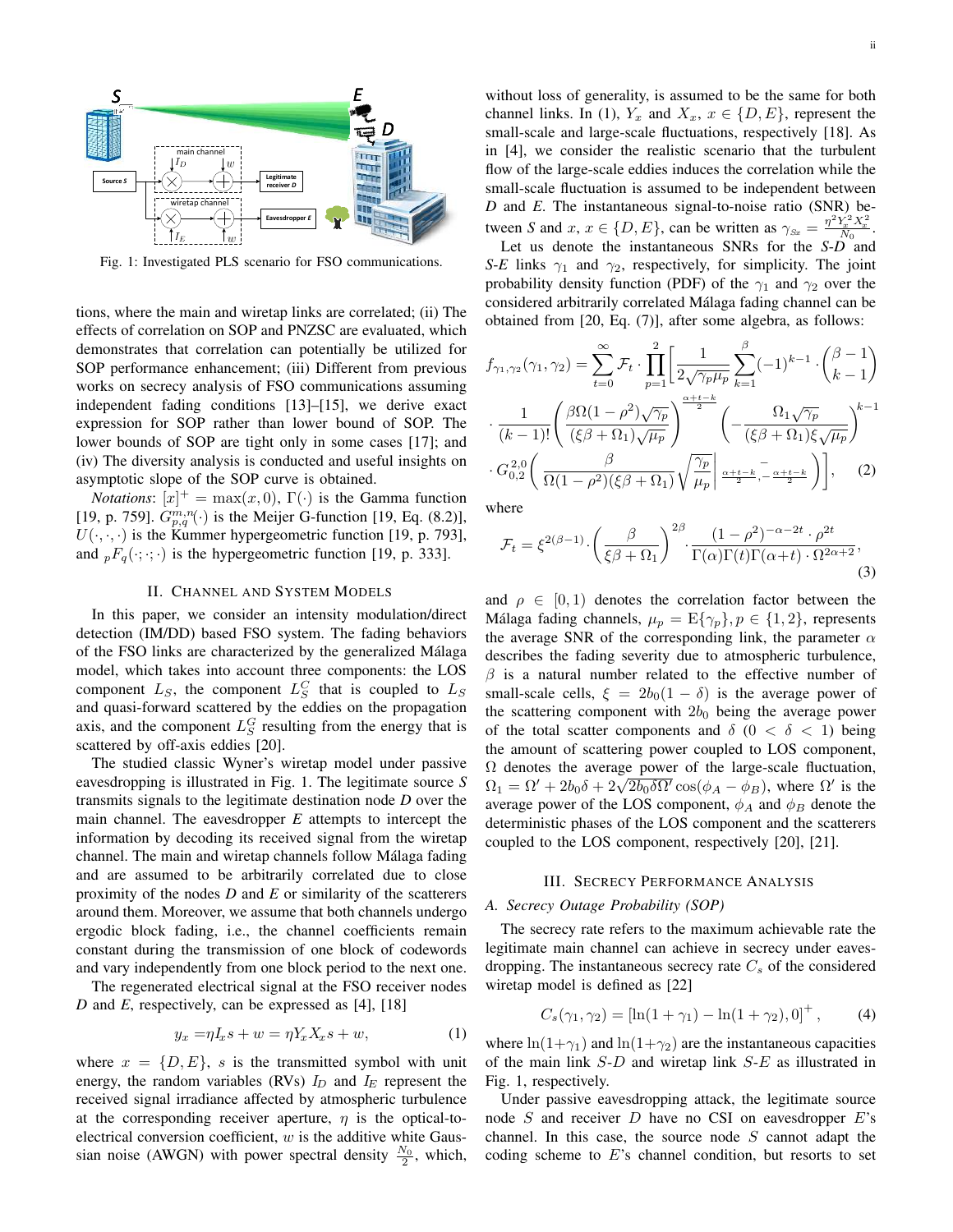the secrecy rate to a constant target rate  $R_s$ . When  $C_s > R_s$ , perfect secrecy can be achieved. Otherwise, when  $C_s \leq R_s$ , secrecy will be compromised and secrecy outage occurs, the probability of which can be evaluated by the security metric SOP [1]. The SOP is mathematically expressed as [23]

$$
P_o = \Pr\left[C_s(\gamma_1, \gamma_2) \le R_s\right] = \Pr\left[\gamma_1 \le \Theta \gamma_2 + \Theta - 1\right]
$$

$$
= \int_0^\infty \int_0^{(1+\gamma_2)\Theta - 1} f_{\gamma_1, \gamma_2}(\gamma_1, \gamma_2) d\gamma_1 d\gamma_2, \tag{5}
$$

where  $\Theta = \exp(R_s) \geq 1$ .

Substituting (2) into (5), the SOP can be expressed as

$$
P_o = \sum_{t=0}^{\infty} \mathcal{F}_t \cdot \prod_{p=1}^2 \left[ \frac{1}{2\sqrt{\mu_p}} \sum_{k=1}^{\beta} (-1)^{k-1} \cdot \binom{\beta-1}{k-1} \cdot \frac{1}{(k-1)!} \right. \\ \left. \cdot \left( \frac{\beta \Omega (1-\rho^2)}{(\xi \beta + \Omega_1)\sqrt{\mu_p}} \right)^{\frac{\alpha+t-k}{2}} \cdot \left( -\frac{\Omega_1}{(\xi \beta + \Omega_1)\xi \sqrt{\mu_p}} \right)^{k-1} \cdot \mathcal{I}_1 \right], \tag{6}
$$

where  $\mathcal{I}_1$  is the double integral expressed as follows:

$$
\mathcal{I}_1 = \int_0^\infty \gamma_2^{\frac{\alpha + t + k - 4}{4}} G_{0,2}^{2,0} \left( \frac{\beta (1 - \rho^2)^{-1} \sqrt{\gamma_2}}{\Omega (\xi \beta + \Omega_1) \sqrt{\mu_2}} \Big| \, \bar{\kappa_1} \right) \cdot \mathcal{I}_{1a} \, d\gamma_2. \tag{7}
$$

In (7),  $\mathcal{I}_{1a}$  is given as

$$
\mathcal{I}_{1a} = \int_0^{(1+\gamma_2)\Theta - 1} \gamma_1^{\frac{\alpha + t + k - 4}{4}} \cdot G_{0,2}^{2,0} \left( \frac{\mathcal{C}\sqrt{\gamma_1}}{\sqrt{\mu_1}} \middle| \vec{k_1} \right) d\gamma_1, \tag{8}
$$

where  $C = \frac{\beta}{\Omega(\xi \beta + \Omega_1)(1-\rho^2)}$  and  $\mathcal{K}_1 = \left(\frac{\alpha + t - k}{2}, -\frac{\alpha + t - k}{2}\right)$ . With the assistance of property [19, Eq. (2.24.2.2)], the integral  $\mathcal{I}_{1a}$  can be solved as

$$
\mathcal{I}_{1a} = \frac{\left[ (1+\gamma_2)\Theta - 1 \right]^{\frac{\alpha + t + k}{4}}}{2\pi} \cdot G_{1,5}^{4,1} \left( \frac{\mathcal{C}^2 \left[ (1+\gamma_2)\Theta - 1 \right]}{16\mu_1} \middle| 1 - \frac{\alpha + t + k}{\mathcal{K}_2^4} \right) \tag{9}
$$

where  $K_2 = \left(\frac{\alpha + t - k}{4}, \frac{\alpha + t - k + 2}{4}, -\frac{\alpha + t - k}{4}, -\frac{\alpha + t - k - 2}{4}, -\frac{\alpha + t + k}{4}\right)$ .

Substituting (9) into (7), the exact expression for SOP can be given as the following one-fold integral:

 $\alpha + 1 + 1 + 4 = 4$ 

$$
\mathcal{I}_1 = \int_0^\infty \frac{\gamma_2^{\frac{\alpha + t + \kappa - 4}{4}}}{2\pi [(1 + \gamma_2)\Theta - 1]^{-\frac{\alpha + t + \kappa}{4}}} \cdot G_{0,2}^{2,0} \left( \frac{\mathcal{C}\sqrt{\gamma_2}}{\sqrt{\mu_2}} \middle| \overline{\kappa_1} \right)
$$

$$
G_{1,5}^{4,1} \left( \frac{\mathcal{C}^2 [(1 + \gamma_2)\Theta - 1]}{16\mu_1} \middle| 1 - \frac{\alpha + t + \kappa}{\kappa_2} \right) d\gamma_2. \tag{10}
$$

The resulting integral in (10) cannot in general be solved in closed form when the target secrecy rate  $R_s > 0$ . Therefore, we present an efficient and accurate numerical approach to evaluate the SOP. From the equalities [24, Eq. (14)] and [25, Eq. (9.238.3)], the following equality holds:

$$
G_{0,2}^{2,0}\left(\frac{\mathcal{C}\sqrt{\gamma}_{2}}{\sqrt{\mu_{2}}} \bigg|_{\frac{v}{2},-\frac{v}{2}}\right) = \frac{\mathcal{A}_{1}}{\mathcal{A}_{2}} \cdot U\left(\frac{1}{2} + v, 1 + 2v; 4\left(\frac{\mathcal{C}^{2}\gamma_{2}}{\mu_{2}}\right)^{\frac{1}{4}}\right),\tag{11}
$$

where  $v = \alpha + t - k$ ,  $\mathcal{A}_1 = 2^{2v+1} \sqrt{\pi} \left( \frac{\mathcal{C}^2 \gamma_2}{\mu_2} \right)^{\frac{v}{4}}$ , and  $\mathcal{A}_2 = e^{2 \left( \frac{\mathcal{C}^2 \gamma_2}{\mu_2} \right)^{\frac{1}{4}}}$ .

Utilizing the above relation (11) in (10), and then making the following change of RVs:  $\frac{\partial \sqrt{\gamma_2}}{\sqrt{\mu_2}} = \frac{z^4}{4}$  $\frac{\varepsilon}{4}$ , leads to

$$
\mathcal{I}_{1} = \int_{0}^{\infty} \frac{e^{-z^{2}} 2^{\nu+3} z^{2\nu-1} \left(\frac{\mu_{2} z^{8}}{16C^{2}}\right)^{\frac{\alpha+t+k}{4}} \cdot U\left(\frac{1}{2} + \nu, 1 + 2\nu; 2z^{2}\right)}{\sqrt{\pi}[(1 + \frac{\mu_{2} z^{8}}{16C^{2}})\Theta - 1]^{-\frac{\alpha+t+k}{4}}} \cdot U\left(\frac{1}{2} + \nu, 1 + 2\nu; 2z^{2}\right)
$$

$$
\cdot G_{1,5}^{4,1} \left(\frac{\mathcal{C}^{2}[(1 + \frac{\mu_{2} z^{8}}{16C^{2}})\Theta - 1]}{16\mu_{1}}\right) \cdot \frac{\alpha+t+k}{\kappa_{2}} d z. \tag{12}
$$

Then, the integral  $\mathcal{I}_1$  can be efficiently and accurately evaluated with the modified Gauss-Chebyshev quadrature technique [26] as in (13) at the top of next page. In (13),  $w_t$  and  $s_t$ ,  $(i = 1, \ldots, L)$ , are respectively the weights and abscissas of the L-order polynomial, as detailed in [26]. Substituting (13) into (6), the expression for the SOP is obtained.

### *B. Probability of the Non-zero Secrecy Capacity (PNZSC)*

The PNZSC is a fundamental security benchmark to characterize the existence of secrecy capacity. By definition, the PNZSC is written as the probability that the instantaneous secrecy rate is greater than zero, i.e., [27]

$$
P_1 = \Pr\left[C_s(\gamma_1, \gamma_2) \ge 0\right] = \Pr\left[\gamma_1 \ge \gamma_2\right]
$$

$$
= 1 - \int_0^\infty \int_0^{\gamma_2} f_{\gamma_1, \gamma_2}(\gamma_1, \gamma_2) d\gamma_1 d\gamma_2.
$$
 (14)

Next, we derive a novel and exact analytical expression for the PNZSC over arbitrarily correlated Málaga fading links. By setting  $\Theta = 1$  (i.e.,  $R_s = 0$ ) in (7), we have the following expression of PNZSC:

$$
P_1 = 1 - \sum_{t=0}^{\infty} \mathcal{F}_t \cdot \prod_{p=1}^{2} \left[ \frac{1}{2\sqrt{\mu_p}} \sum_{k=1}^{\beta} (-1)^{k-1} \cdot \binom{\beta-1}{k-1} \cdot \frac{1}{(k-1)!} \cdot \left( \frac{\beta \Omega (1-\rho^2)}{(\xi \beta + \Omega_1) \sqrt{\mu_p}} \right)^{\alpha + t - k} \cdot \left( - \frac{\Omega_1}{(\xi \beta + \Omega_1) \xi \sqrt{\mu_p}} \right)^{k-1} \cdot \mathcal{I}_2 \right],
$$
\n(15)

where

,

$$
\mathcal{I}_2 = \int_0^\infty \frac{\gamma_2^{\frac{\alpha+t+k}{2}-1}}{2\pi} \cdot G_{0,2}^{2,0} \left(\frac{\mathcal{C}\sqrt{\gamma_2}}{\sqrt{\mu_2}} \middle| \ \overline{\kappa_1} \right) \cdot G_{1,5}^{4,1} \left(\frac{\mathcal{C}^2 \gamma_2}{16\mu_1} \middle| 1 - \frac{\alpha+t+k}{\mathcal{K}_2} \right) d\gamma_2. \tag{16}
$$

Utilizing the equality  $[19, Eq. (2.24.1.1)]$  in  $(16)$  leads to

$$
\mathcal{I}_2 = \frac{2^{2(\alpha+t+k-1)} \cdot \mu_2^{\frac{\alpha+t+k}{2}}}{\pi^2 \cdot C^{\alpha+t+k}} \cdot G_{5,5}^{4,5} \left(\frac{\mu_2}{\mu_1} \middle| \begin{array}{c} \mathcal{K}_3 \\ \mathcal{K}_2 \end{array} \right),\tag{17}
$$

where  $\mathcal{K}_3 = (\frac{4-\alpha-t-k}{4}, \frac{2-\alpha-t+k}{4}, \frac{4-\alpha-t+k}{4}, \frac{2+\alpha+t-k}{4}, \frac{4+\alpha+t-k}{4}).$ Finally, substituting (17) into (6), we obtain the exact

expression for the PNZSC in (18) at the top of next page.

#### *C. Asymptotic SOP Analysis*

To gain more insights on the impact of link correlation as well as Málaga fading parameters on the secrecy performance of FSO communication, we conduct secrecy diversity analysis for SOP by considering high values of the average SNR  $\mu_1$ .

For high values of SNR  $\mu_1$ , the argument of the Meijer Gfunction in (13) tends to 0. Rewriting the function in terms of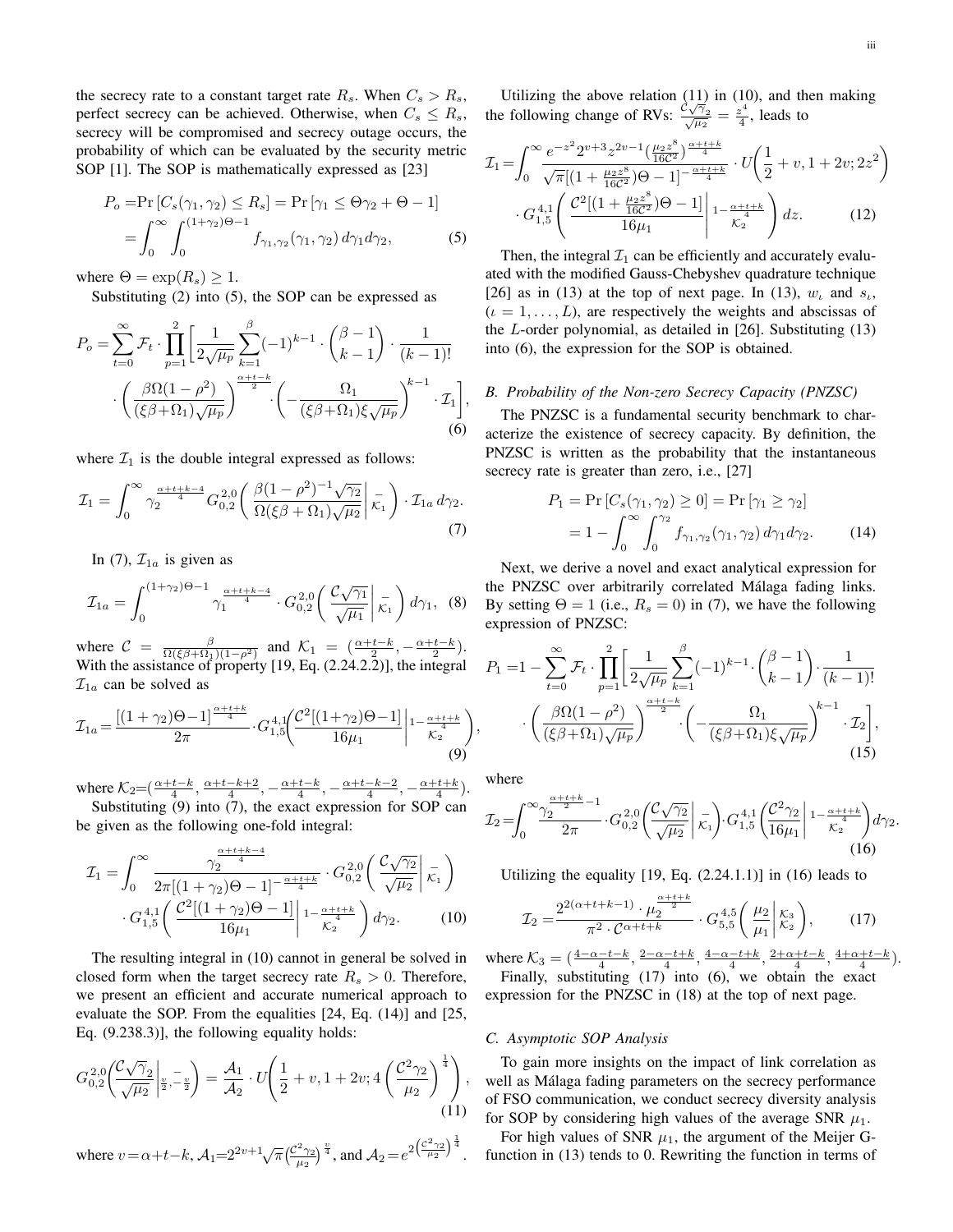$$
\mathcal{I}_{1} = \sum_{\iota=1}^{L} w_{\iota} \cdot \frac{2^{\nu+3} s_{\iota}^{2 \nu - 1} \left(\frac{\mu_{2} s_{\iota}^{8}}{16 \mathcal{C}^{2}}\right)^{\frac{\alpha + \iota + k}{4}}}{\sqrt{\pi} \left[ (1 + \frac{\mu_{2} s_{\iota}^{8}}{16 \mathcal{C}^{2}}) \Theta - 1 \right]^{-\frac{\alpha + \iota + k}{4}}} \cdot U\left( \frac{\alpha + t - k + 1}{2}, \alpha + t - k + 1; 2s_{\iota}^{2} \right) \cdot G_{1,5}^{4,1} \left( \frac{\mathcal{C}^{2} \left[ (1 + \frac{\mu_{2} s_{\iota}^{8}}{16 \mathcal{C}^{2}}) \Theta - 1 \right]}{16 \mu_{1}} \right) \cdot \frac{\alpha + t + k}{\kappa_{2}} \right). \tag{13}
$$
\n
$$
P_{1} = 1 - \sum_{\iota=0}^{\infty} \frac{\mathcal{F}_{t}}{4 \pi^{2}} \cdot \prod_{p=1}^{2} \left[ \frac{1}{2 \sqrt{\mu_{p}}} \sum_{k=1}^{\beta} (-1)^{k-1} \cdot \binom{\beta - 1}{k-1} \cdot \frac{1}{(k-1)!} \cdot \left( \frac{\beta \Omega (1 - \rho^{2})}{(\xi \beta + \Omega_{1}) \sqrt{\mu_{p}}} \right)^{\frac{\alpha + t - k}{2}} \cdot \left( -\frac{\Omega_{1}}{(\xi \beta + \Omega_{1}) \xi \sqrt{\mu_{p}}} \right)^{k-1} \right] \cdot G_{5,5}^{4,5} \left( \frac{\mu_{2}}{\mu_{1}} \Big| \frac{\kappa_{3}}{\kappa_{2}} \right). \tag{18}
$$

 $10^{-1}$ 

 $10<sup>0</sup>$ 



Fig. 2: SOP under varying correlations and atmospheric turbulences.



Fig. 4: SOP under different correlated RF and FSO fading channels.

the generalized hypergeometric function using Slater's theorem [28] and applying the relation  $\lim_{x\to 0} {}_{p}F_{q}(a_{p}; b_{q}; \pm z) \to 1$ , the following asymptotic relation is deduced:

$$
\lim_{\mu_1 \to \infty} G_{1,5}^{4,1} \left( \frac{\mathcal{C}^2 z}{16 \mu_1} \middle| 1 - \frac{\alpha + t + k}{\mathcal{K}_2} \right) \approx \sum_{h=1}^4 \mathcal{D} \cdot \left( \frac{\mathcal{C}^2 z}{16 \mu_1} \right)^{b_h}, (19)
$$

where  $\mathcal{D} = \frac{\Pi_{g=1}^{4} \Gamma(b_g - b_h)^* \Gamma(1 + b_h - a_1)}{\Gamma(1 + b_h - b_5)}$  $\frac{(b_g-b_h)^*\Gamma(1+b_h-a_1)}{\Gamma(1+b_h-b_5)}, z = (1+\frac{\mu_2s_b^8}{16C^2})\Theta - 1,$  $a_1 = 1 - \frac{\alpha + t + k}{4}, b_1 = \frac{\alpha + t - k'}{4}, b_2 = \frac{\alpha + t - k + 2}{4}, b_3 = -\frac{\alpha + t - k}{4},$  $b_4 = -\frac{\alpha + t - \hat{k}-2}{4}$ ,  $b_5 = -\frac{\alpha + t + \hat{k}}{4}$ ; and  $(\cdot)^*$  indicates to ignore the terms with the subscript  $g = h$ .

Simulation ò  $\operatorname{SOP}$  $10^{-2}$ moderate atmospheric turbulence ъ weak atmospheric turbulence  $10^{-3}$  $\zeta = 0.45, \, \Omega_1 = 0.71, \, \mu_1 = 20$  dB 0 0.2 0.4 0.6 0.8 1 Correlation parameter  $\rho$ 

strong atmospheric

turbulence

 $\overline{\alpha=2.4, \beta=2, \mu_2=3 \text{ dB}}$ 

 $\alpha{=}4.4,\,\beta{=}3,\,\mu_2{=}3$  dB

 $\alpha=8, \beta=4, \mu_2=3$  dB  $\alpha=2.4, \beta=2, \mu_2=1$  dB  $\alpha{=}4.4,\,\beta{=}3,\,\mu_2{=}1$ dB  $\alpha=8, \beta=4, \mu_2=1$  dB

Fig. 3: SOP in terms of varying correlation parameter.



Fig. 5: PNZSC under varying correlation and channel conditions.

It is obvious that the dominant term in the asymptotic expression for SOP corresponds to the lowest power of the SNR  $\mu_1$ . Utilizing the asymptotic relation in (19) for (13), we have that the lowest power of the SNR  $\mu_1$  occurs when  $t = 0$ and  $k = 1$ . Then, the asymptotic expression for the SOP for large values of the SNR  $\mu_1$  can be approximated as

$$
P_o \approx \sum_{h=1}^{4} \mathcal{E} \cdot \mu_1 \left( b_h + \frac{\alpha + 1}{4} \right), \tag{20}
$$

where 
$$
\mathcal{E} = \frac{\mathcal{D}\zeta^{\beta-1}\beta^{\alpha+\beta-1}}{2\sqrt{\pi}(\zeta\beta+\Omega_1)^{\alpha+\beta-1}} \frac{(1-\beta^2)^{-1}C^{-\frac{\alpha+1}{2}}}{[\Gamma(\alpha)]^2\Omega^{\alpha+1}} \sum_{\iota=1}^L w_{\iota} s_{\iota}^{4\alpha-1}
$$
.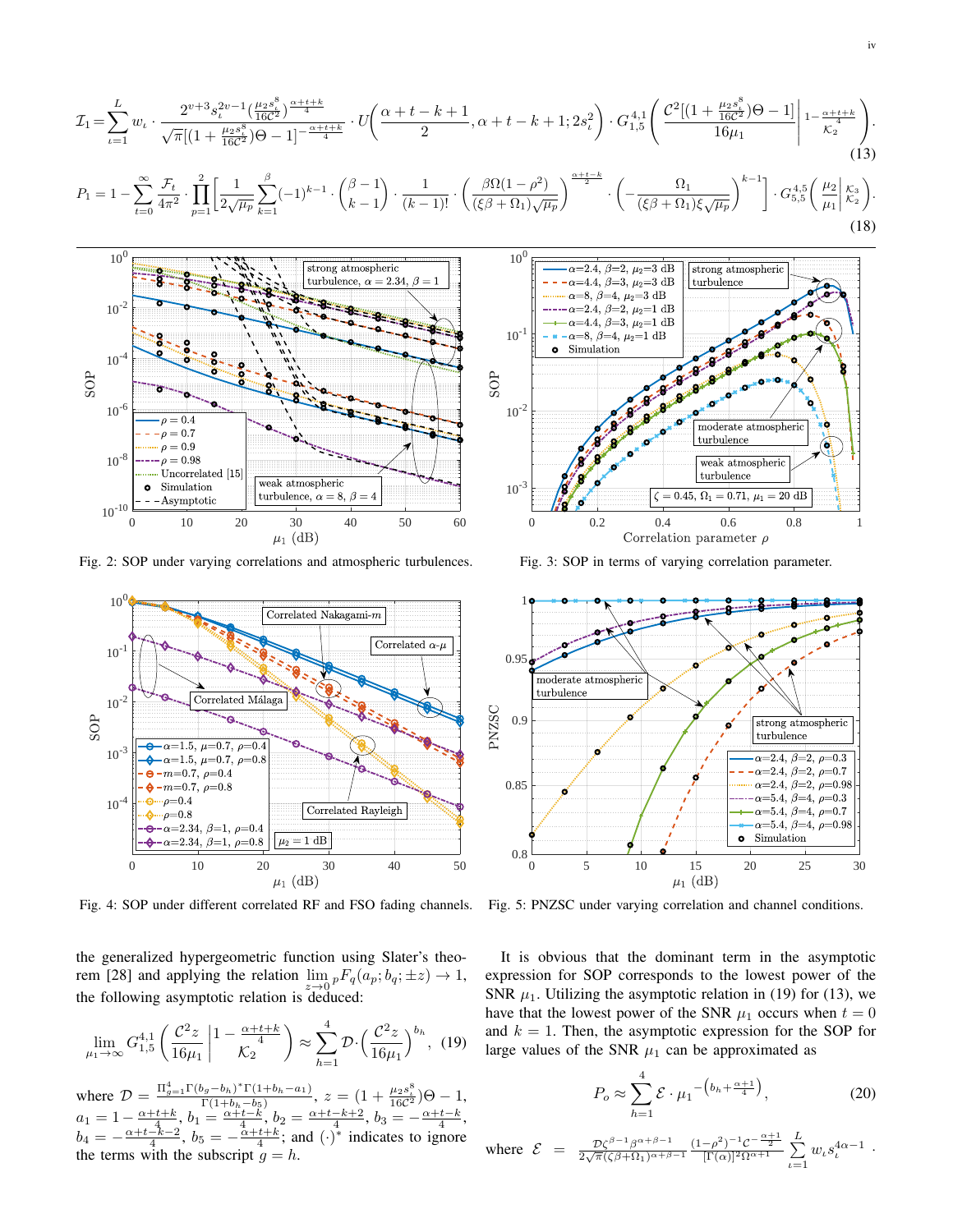$z^{b_h + \frac{(\alpha+1)}{4}} \cdot (\frac{\mathcal{C}^2}{16})^{b_h} \cdot U(\frac{1}{2} + \alpha - 1, 2\alpha - 1; 2s_t^2).$ 

Thus, on substituting the values of  $b_h$ ,  $h \in [1, 4]$  in (20), it can be concluded that the asymptotic slope of the SOP curve is  $\min\{\frac{\alpha}{2},\frac{1}{2}\}\.$  It is clear that the slope depends only on the fading severity due to atmospheric turbulence and is independent of the correlation condition.

# IV. NUMERICAL RESULTS AND DISCUSSIONS

In this section, we numerically evaluate the impact of channel correlation between the main and wiretap links on the secrecy outage performance of FSO communications over Málaga turbulence channels.

In Fig. 2, we compare the SOP of the considered FSO system for different values of correlation parameter  $\rho$  as a function of legitimate SNR  $\mu_1$  for a fixed eavesdropper SNR  $\mu_2 = 5$  dB. The other parameters are  $b_0 = 0.423$ ,  $\delta = 0.84$ , and  $\Omega_1 = 2.04$  [15]. It is observed that the SOP performance improves as the SNR  $\mu_1$  increases. For the weak atmospheric turbulence scenario, it is seen that as  $\rho$  increases from 0.4 to 0.7, the SOP performance becomes poor. But then as the correlation parameter  $\rho$  increases from 0.7 to 0.98, the SOP becomes better. It is widely believed that the correlation degrades the average secrecy capacity performance of wireless communications [9]. However, this is only partially true for the secrecy outage performance of the FSO communications within some range of the correlation parameter according to Fig. 2. In other words, there is an SNR penalty for achieving a target SOP as the correlation increases within some range. For instance, for achieving an SOP of  $10^{-3}$ ,  $\mu_1 = 55$  dB is required for strong turbulence with  $\rho = 0.7$ , while the same is achieved at  $\mu_1 = 45$  dB for  $\rho = 0.5$ , thereby indicating a power penalty of approximately 10 dB on increasing  $\rho$ . By comparing with the SOP under uncorrelated channel condition, it is obvious that correlation impacts the SOP significantly compared to the uncorrelated case, showing the importance of taking it into consideration.

Additionally, the asymptotic analysis can also be verified from Fig. 2, i.e, when both SOP and  $\mu_1$  are written in decibel unit, the linear trend will dominate when the SNR is larger than around 35 dB. To further verify the slope, we consider the curve of weak turbulence with  $\rho = 0.9$ , the SOP is  $8.653 \times$  $10^{-7}$  for SNR  $\mu_1$  of 50 dB while it is 2.712 ×  $10^{-7}$  for  $\mu_1$ of 60 dB. Therefore, the value of the slope is calculated as log<sub>10</sub>(8.653 · 10<sup>-7</sup>) – log<sub>10</sub>(2.712 · 10<sup>-7</sup>) = 0.5039 ≈ 0.5 = min  $\{\frac{\alpha}{2}, \frac{1}{2}\}\$ , which verifies the theoretical asymptotic analysis.

The non-monotonic impact of correlation  $\rho$  on the SOP as observed in Fig. 2 is further delved in Fig. 3, where the SOP is plotted as a function of the correlation coefficient  $\rho$ under different atmospheric turbulences. It is observed that as the correlation parameter  $\rho$  increases, the SOP performance first degrades, but the SOP performance starts to improve beyond a certain value of  $\rho$ . This reveals that the correlation between the main and eavesdropper channels can help to improve the secrecy performance of FSO systems. Moreover, the value of the critical  $\rho$ , i.e., the value beyond which the SOP performance starts improving, reduces as we move from strong turbulence regime to weak turbulence regime.

The results in Figs. 2 and 3 clearly indicate that the secrecy outage performance exhibits a non-monotonic behavior with the channel correlation between the main and eavesdropping links. The reason for this monotonic behavior is as follows: when the correlation is small, the eavesdropper will take advantage of the similarities due to correlation between the main and eavesdropping channels. However, when the correlation is significantly large enough, the legitimate nodes can gain knowledge on eavesdropper's CSI even under passive eavesdropping thanks to hight correlation. In this sense, there exists a critical value of the correlation parameter  $\rho$ , where the trend on the impact of correlation on SOP performance reverses. Analytically speaking, the final expression of SOP contains terms of  $\rho^2$  and  $1 - \rho^2$ . As  $\rho$  increases, terms corresponding to  $\rho^2$  increase and terms pertaining to  $1 - \rho^2$ decrease. To assert which term dominates, varying values of  $\rho$  can be put and it is seen that after the critical value of  $\rho$ , the terms pertaining to  $1 - \rho^2$  begin to dominate and hence the SOP improves again. The non-monotonic impact of channel correlation were also reported in [6] and [7]. However, it is obvious that the correlation for the Málaga channels impact the secrecy outage performance more significantly than Nakagami-m and lognormal distributions studied in  $[6]$  and [7]. This observation is verified in Fig. 4, which shows SOP under different correlated RF and FSO fading channels.

In Fig. 5, we plot PNZSC as a function of the SNR  $\mu_1$ for varying values of correlation coefficient  $\rho$  under strong and moderate turbulence scenarios. It is seen that the PNZSC improves as  $\mu_1$  increases for a given atmospheric turbulence and correlation coefficient. As  $\rho$  increases, the PNZSC performance degrades but on further increasing  $\rho$  beyond a critical value, the PNZSC performance improves again. This nonmonotonic impact of correlation on PNZSC is in accordance with the trend for SOP.

# V. CONCLUSION

In this paper, we studied the secrecy outage performance of FSO communications, where the main and wiretap links experience arbitrarily correlated Málaga fading. Novel expressions for SOP were derived, and asymptotic analysis on the SOP was also conducted. The obtained results provide useful insights on practical scenario of FSO communication security. The main findings of the paper are as follows: (i) Counterintuitively, the secrecy outage performance demonstrates a non-monotonic behavior with the increase of correlation. In other words, the correlation can be exploited to enhance the SOP performance; (ii) The critical value of correlation parameter (i.e., the value beyond which increased correlation indicated better SOP performance) decreases as the atmospheric turbulence varies from strong to weak conditions; and (iii) The asymptotic slope of the SOP is independent of correlation and depends only on the fading severity due to atmospheric turbulence.

#### **REFERENCES**

- [1] J. Barros and M. R. Rodrigues, "Secrecy capacity of wireless channels," in *Proc. IEEE Int. Symp. Inf. Theory (ISIT)*, July 2006, pp. 356–360.
- [2] Y. Ai *et al.*, "Secrecy performance analysis of wireless sensor networks," *IEEE Sensors Lett.*, vol. 3, no. 5, pp. 1–4, May 2019.